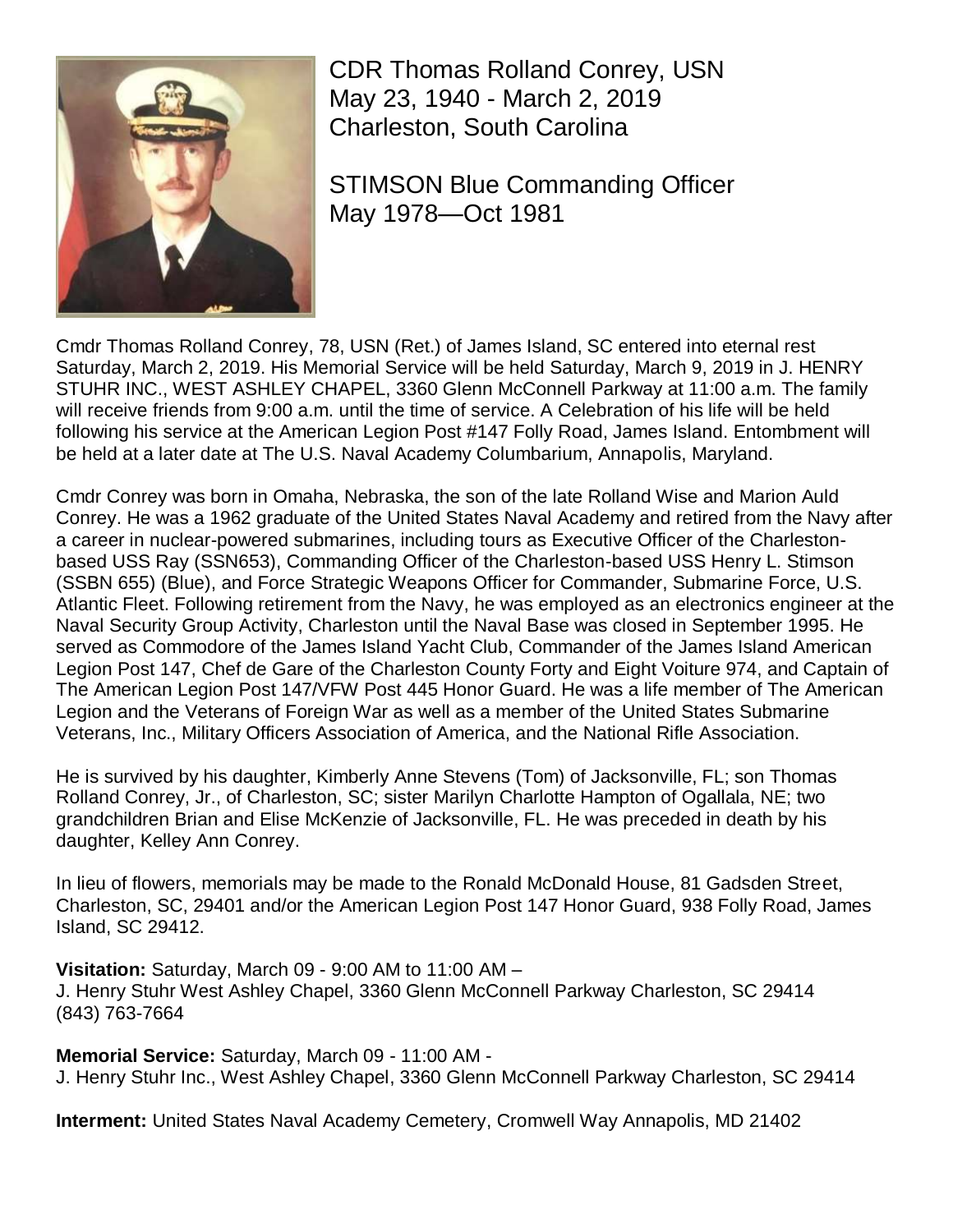

IN LOVING MEMORY CMDR THOMAS ROLLAND CONREY, USN (RET.)



### THE ORDER OF WORSHIP

#### THE WORD OF GRACE **GREETING PRAYER**

OLD TESTAMENT LESSON Ecclesiastes 3: 1-15 For everything there is a season, and a time for every matter under heaven: a time to be born, and a time to die; a time to plant, and a time to pluck up what is planted; a time to kill, and a time to heal; a<br>time to break down, and a time to build up; a time to weep, and a time to laugh; a time to mourn, and a time to dance; a time to throw<br>away stones, and a time to gather stones together; a time to em-<br>brace, and a time to refrain from embracing; a time to seek, and<br>time to lose; a time to a time to love, and a time to hate; a time for war, and a time for реасе.

#### PSALM 23 (King James Version)

The Loro is my shepherd; I shall not want. He maketh<br>me to lie down in green pastures: he leadeth me beside the still waters. He restoreth my soul: he leadeth me in the paths of righteousness for his name's sake. Yea, though I walk through the valley of the shadow of<br>death, I will fear no evil: for thou art with me; thy rod and<br>thy staff they comfort me. Thou preparest a table before me in the presence of mine enemies: thou anointest my head with oil; my cup runneth over. Surely goodness and mercy shall follow me all the days of my life: and I will dwell in the house of the Lorp for ever.

#### \*GOSPEL LESSON

John 14: 1-4, 18-19, 25-27 (Jesus said) "Do not let your hearts be troubled. Believe in God, believe also in me. In my Father's house there are many dwelling<br>places. If it were not so, would I have told you that I go to prepare a place for you? And if I go and prepare a place for you, I will come



## CMDR THOMAS ROLLAND CONREY, USN (RET.)

Cmdr Thomas Rolland Courey,78, USN (Ret.) of James Island, SC en-<br>tered into eternal rest Saturday, March 2, 2019. A Celebration of his life will be held following this service at the American Legion Fost  $#147$  Folly Road, James Island. Entombment will be held at a later date at The U.S. Naval Academy Columbarium, Annapolis, Maryland. Cmdr Conrey was born in Omaha, Nebraska, the son of the late Rolland Wise and Marion Auld Conrey. He was a 1962 graduate of the<br>United States Naval Academy and retired from the Navy after a career United States Navia Academy and vertex the control of the Charleston-based USS Ray (\$SN653), Commanding Course of the Charleston-based USS Ray (\$SN653), Commanding Officer of the Charleston-based USS Ray (\$SN653), Commandi

U.S. Atlantic Fleet. Following retirement from the Navy, he was em-<br>ployed as an electronics engineer at the Naval Security Group Activity, Charleston until the Naval Base was closed in September 1995.

He served as Commodore of the James Island Yacht Club, Commander of the James Island American Legion Post 147, Chef de Gare of the Charleston County Forty & Eight Voiture 974, and Captain of The Charleston County Yorky & Eight Voture 974, and Captain of the<br>American Legion Post 147/VFW Post 445 Honor Guard. He was a life<br>member of The American Legion and the Veterans of Foreign War as<br>well as a member of the Unite

He is survived by his daughter, Kimberly Anne Stevens (Tom) of Jack-Fit is survived by the state of context, the state of context of the state of the state of the main and Elise Marilyn Charlotte Hampton of Ogallala, NE; two grandchildren Brian and Elise McKenzie of Jacksonville, FL. He wa his daughter, Kelley Ann Conrey.

In lieu of flowers, memorials may be made to the Ronald McDonald<br>House, 81 Gadsden Street, Charleston, SC, 29401 and/or the American Legion Post 147 Henor Guard, 938 Folly Road, James Island, SC 29412

again and will take you to myself, so that where I am, there you any be also. And you know the way to the place where I am go-<br>ing." I will not leave you orphaned; I am coming to you. In a little<br>while the world will no longer see me, but you. In a little<br>I live, you also will live. "I still with you. But the Advocate, the Holy Spirit, whom the Father will send in my name, will teach you everything, and remind you of<br>all that I have said to you. Peace I leave with you; my peace I give<br>to you. I do not give to you as the world gives. Do not let your<br>hearts be troubled, a

#### **SERMON**

**MUSICAL SELECTION** "Blue & Gold"

**REFLECTIONS AND MEMORIES** American Legion Post 147

**MUSICAL SELECTION** 

"Etemal Father, Strong to Save"

**PRAYERS COMMENDATION** 

**MILITARY HONORS** American Legion Post 147 Honor Guard

\*ANNOUNCEMENT AND BENEDICTION

**RECESSIONAL MUSIC** 

"Anchors Away"

(\* If able, please stand)



A Celebration of Cmdr Conrey's life will follow this service at<br>American Legion Post 147, 968 Folly Road, James Island.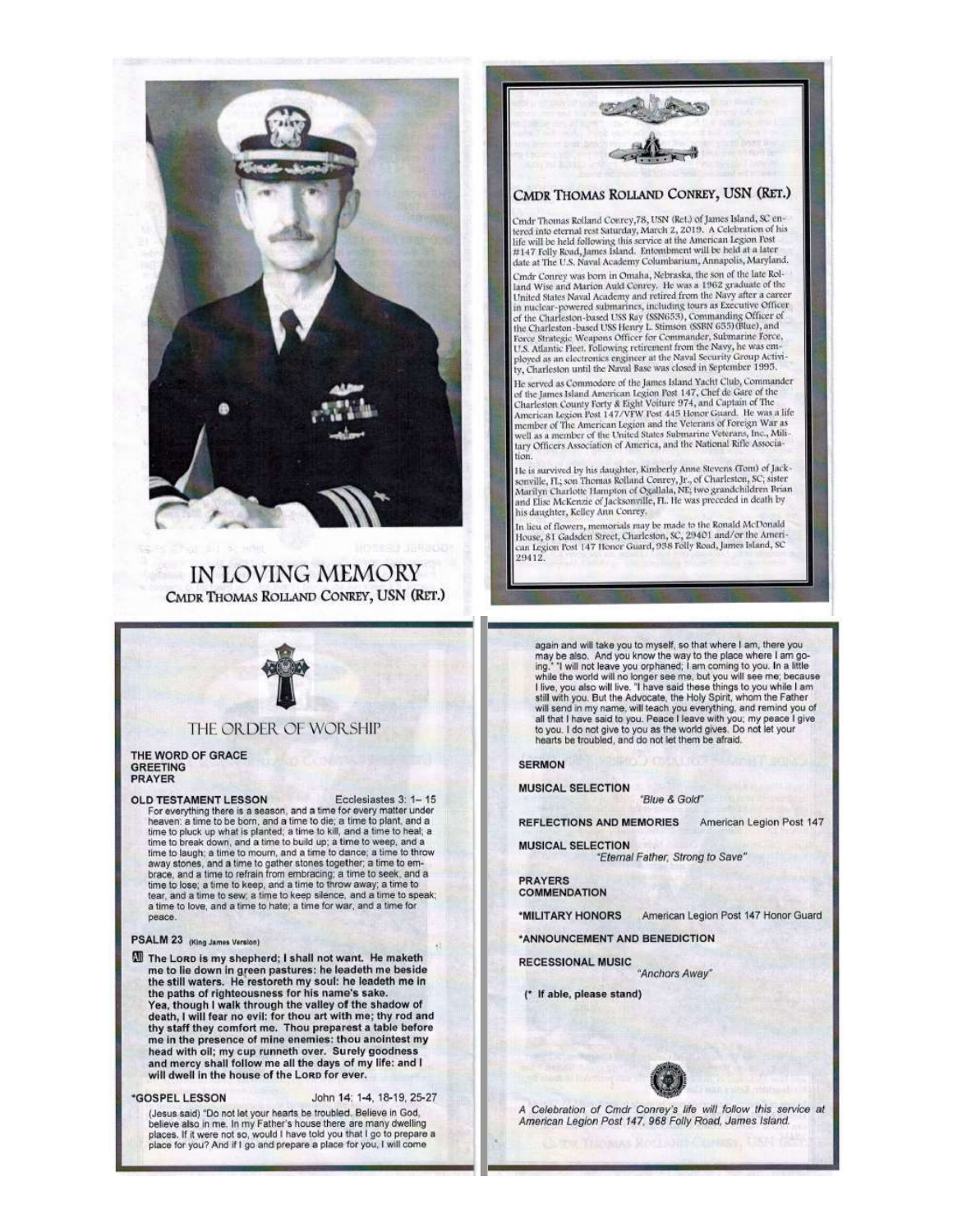

# Thomas R. Conrey, CDR online 4





¥

Submarine Qualified 50 years ago

|                                        |                                                     | rersonal information                                                                                                                                                                                                                                        |  |  |  |  |
|----------------------------------------|-----------------------------------------------------|-------------------------------------------------------------------------------------------------------------------------------------------------------------------------------------------------------------------------------------------------------------|--|--|--|--|
| Nickname                               |                                                     | Tom                                                                                                                                                                                                                                                         |  |  |  |  |
| Spouse / Partner<br><b>Next of Kin</b> |                                                     |                                                                                                                                                                                                                                                             |  |  |  |  |
| <b>Address</b>                         |                                                     | 35 Maplecrest Dr<br>Charleston SC 29412-3751                                                                                                                                                                                                                |  |  |  |  |
| <b>Phones</b>                          |                                                     | 843-795-6778                                                                                                                                                                                                                                                |  |  |  |  |
| <b>E-mail Addresses</b>                |                                                     | 陷<br>home: t.conrey@comcast.net                                                                                                                                                                                                                             |  |  |  |  |
| Doing Now                              |                                                     | Retired                                                                                                                                                                                                                                                     |  |  |  |  |
| <b>Status</b>                          |                                                     | Changed on: 1/4/2019 Updated by Patrick F. Householder (householderp@comcast.net)                                                                                                                                                                           |  |  |  |  |
|                                        |                                                     | <b>US Navy Service Information</b>                                                                                                                                                                                                                          |  |  |  |  |
| Years Served                           | Joined in 1958 left in 1982                         |                                                                                                                                                                                                                                                             |  |  |  |  |
| <b>Highest Rank - Rate</b>             | $O5 - CDR$                                          |                                                                                                                                                                                                                                                             |  |  |  |  |
| <b>Service Number</b>                  |                                                     |                                                                                                                                                                                                                                                             |  |  |  |  |
| <b>USN Retired</b>                     | Yea in 1982                                         |                                                                                                                                                                                                                                                             |  |  |  |  |
| <b>Naval Service Highlights</b>        |                                                     | 1962 USNA graduate SAM HOUSTON (SSBN 609)(G) qual boat WHALE (SSN 638) plank owner / North Pole HENRY L. STIMSON (SSBN 655)(B) Navigator<br>SUBSCOL STAFF - SSEP Department Director RAY (SSN 653) - XO HENRY L STIMSON (SSBN 655) (B) - CO SUBLANT STAFF - |  |  |  |  |
| <b>Ships Served On</b>                 |                                                     | SSBN-609, SSN-638, SSBN-655, SSN-653                                                                                                                                                                                                                        |  |  |  |  |
|                                        |                                                     | Membership in the USSVI                                                                                                                                                                                                                                     |  |  |  |  |
| <b>Member Info</b>                     |                                                     | Joined USSVI on: 10/1/1999                                                                                                                                                                                                                                  |  |  |  |  |
| <b>Primary Base</b>                    | Charleston                                          |                                                                                                                                                                                                                                                             |  |  |  |  |
| <b>Member Type</b>                     | <b>Holland Club</b><br>Life Member since 11/29/2004 |                                                                                                                                                                                                                                                             |  |  |  |  |
| <b>Title or Office</b>                 |                                                     |                                                                                                                                                                                                                                                             |  |  |  |  |
| Comments                               |                                                     |                                                                                                                                                                                                                                                             |  |  |  |  |
| <b>SS Qualified</b>                    | in 1964 on the USS Sam Houston (SSBN/SSN-609)       |                                                                                                                                                                                                                                                             |  |  |  |  |